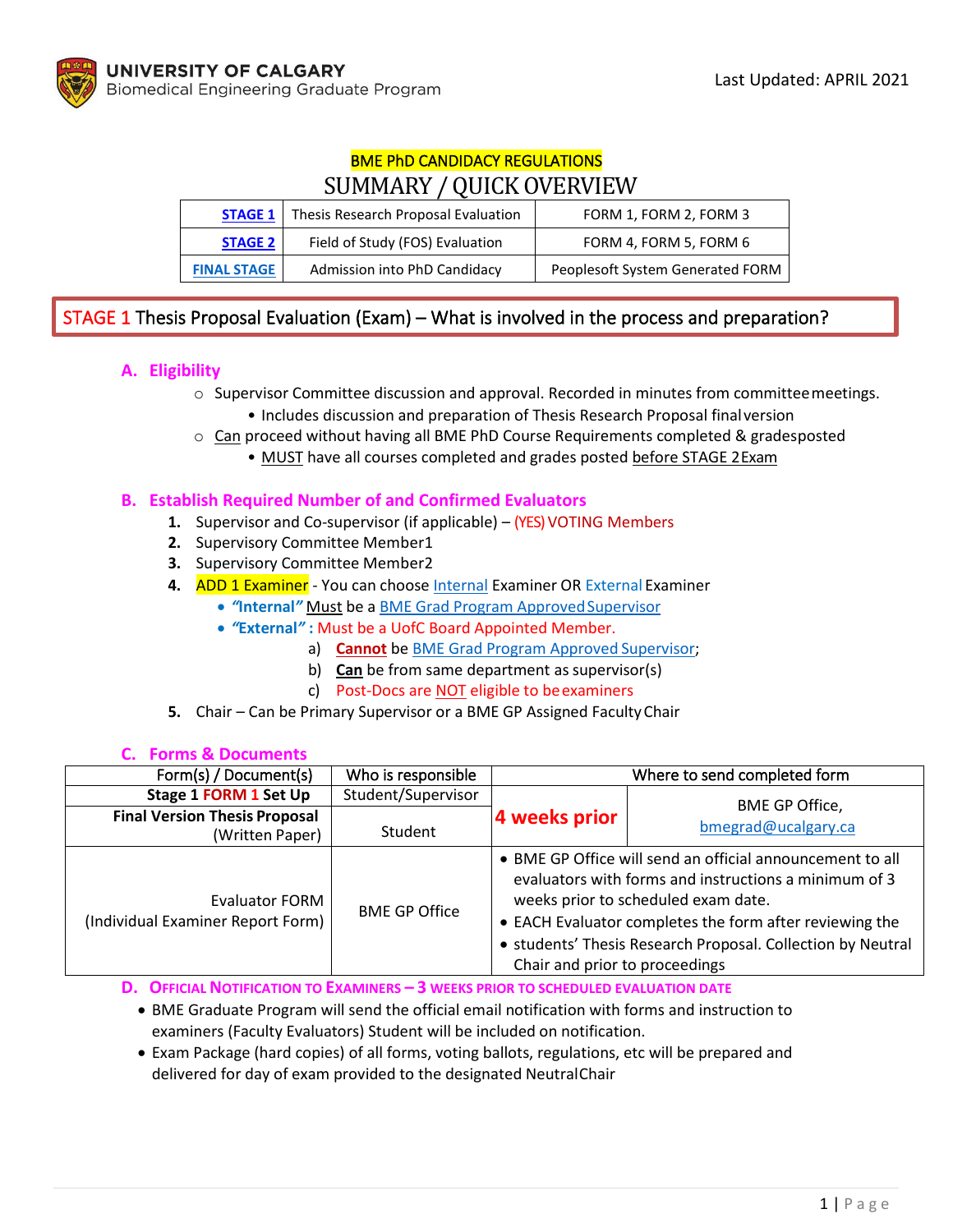

### **E. Voting Results – STAGE 1 FORM 3 Final Pass Report**

- Chair (Supervisor) will immediately notify BME Graduate Program Office of the voting resu[lts,](mailto:bmegrad@ucalgary.ca) [bmegrad@ucalgary.ca](mailto:bmegrad@ucalgary.ca) Chair will also ensure that all original Individual Examiner Reports are submitted directly to the BME Graduate Program Office, [bmegrad@ucalgary.ca](mailto:%20bmegrad@ucalgary.ca%20%20i) including the Final Pass Report Form 3 – Stage 1.
- PDF copies will be sent to student and supervisor via email by the BME Graduate ProgramOffice

#### COVID19 – Chair of Exams

During COVID19, all exams and evaluations will be conducted via Zoom Conference (or other application Video Conference applications). Supervisors are responsible for creating the Zoom Meeting. Documents and results will be sent and received via email.

Chair of exams can act on behalf of the Evaluators (Pass Report Signatures) by completing the final pass report form based on email voting from each examiner. Chair will be responsible for providing BME Graduate Program office with all individual examiner reports, each voter email confirmations, and final pass report signed.

# STAGE 2 Field of Study (FOS) Evaluation – What is involved in the process and preparation?

#### **A. Eligibility**

- Successfully completed STAGE 1 Thesis Research Proposal **Evaluation**(PASS)
- Supervisor Committee discussion and approval. Recorded in minutes from committeemeetings. o Includes discussion of topics and student's knowledge base of Research Proposalarea
- Must have all BME PhD Course Requirements completed & grades posted

#### **B. Establish** N**umber of Required and Confirmed Evaluators**

- **1.** Supervisor and Co-supervisor (if applicable) NON-VOTING Stage2
- **2.** Supervisory Committee Member1
- **3.** Supervisory Committee Member2
- **4.** ADD Internal Examiner "Internal" Must be a BME Grad Program Approved Supervisor
- *5.* ADD External Examiner *"***External***"* Must be a UofC Board Appointed Member.
	- a. **Cannot** be BME Grad Program Approved Supervisor.(ie: External)
	- b. **Can** be from same department as supervisor(s)
	- c. **External** does NOT mean a faculty member outside UofC
	- d. Post-Docs are ineligible to beexaminers
- **6.** Neutral Chair Assigned by BME Graduate Program

**C. Forms & Documents**

| Form(s) / Document(s)                                                    | Who is<br>responsible |                 | Where to send completed form |  |
|--------------------------------------------------------------------------|-----------------------|-----------------|------------------------------|--|
| Stage 2 FORM 4 Prep Form                                                 | Student/Supervisor    | 3 months prior  | BME GP Office,               |  |
| Stage 2 FORM 5 Set Up Form<br>(Full Details of Scheduled Evaluation Day) |                       | 4-6 weeks prior | bmegrad@ucalgary.ca          |  |